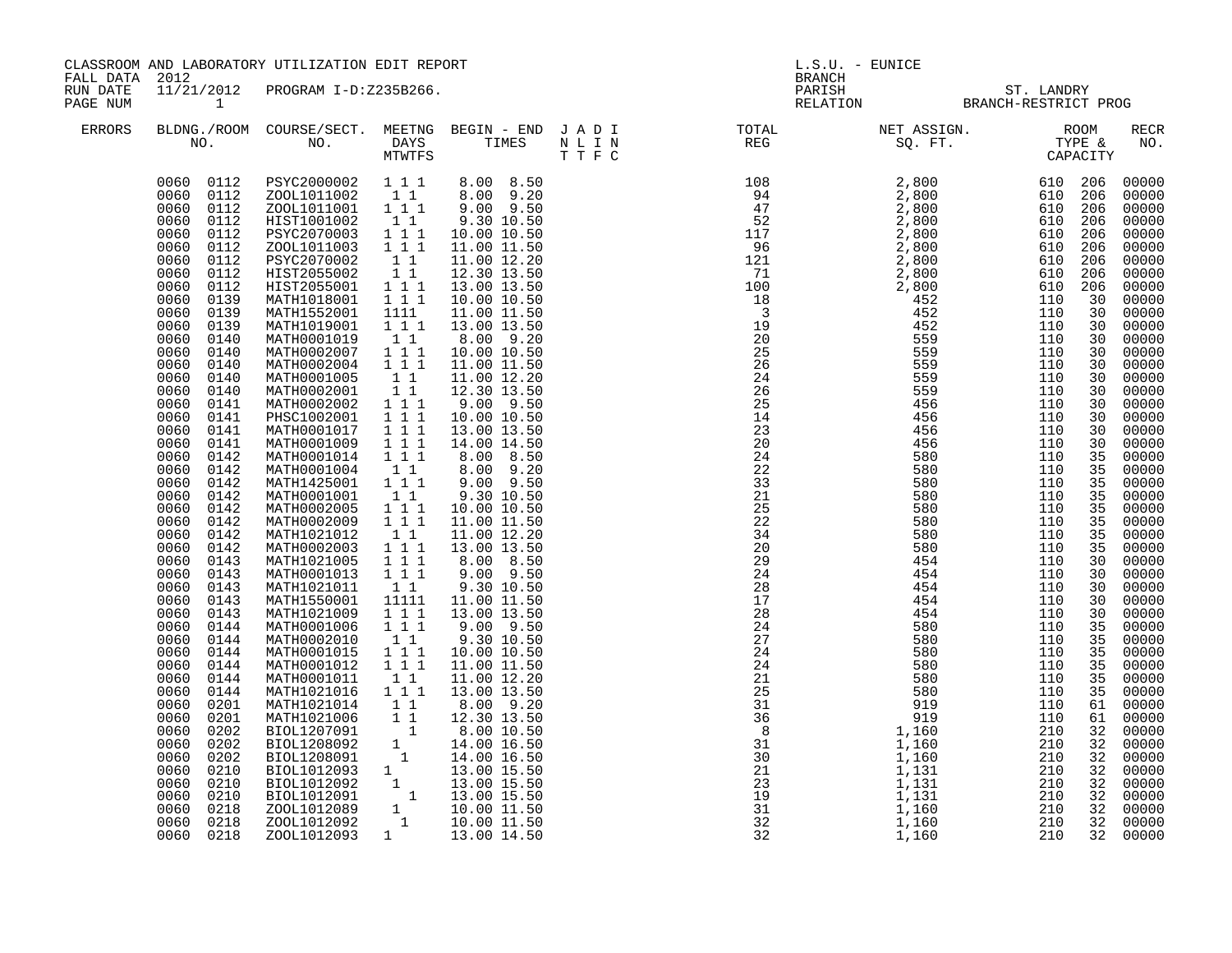| FALL DATA 2012       |                                                                                                                                                                                                                                                                                                                                                                                                                                                                                                                                                                                                                                                                                                                                                                                           | CLASSROOM AND LABORATORY UTILIZATION EDIT REPORT                                                                                                                                                                                                                                                                                                                                                                                                                                                                                                                                                                                                                                                                                                                                                                                                                                                                                                                                                                                                                                                                                                                 |                                                                                                                                                                                                                                                                                                                                                                                                     |                                                                                                                                                                                                                                                                                                                                                                                                                                                                                                                                                                                                                                                                                                  | $L.S.U.$ - EUNICE<br><b>BRANCH</b> |                                                                                                                                                                                                                                                                                                                                                                                                                                            |                                                    |                                                                                                                                                                                                                                                     |                                                                                                                                                                                                                                                                                                                                                                                                                                                                                                             |  |  |
|----------------------|-------------------------------------------------------------------------------------------------------------------------------------------------------------------------------------------------------------------------------------------------------------------------------------------------------------------------------------------------------------------------------------------------------------------------------------------------------------------------------------------------------------------------------------------------------------------------------------------------------------------------------------------------------------------------------------------------------------------------------------------------------------------------------------------|------------------------------------------------------------------------------------------------------------------------------------------------------------------------------------------------------------------------------------------------------------------------------------------------------------------------------------------------------------------------------------------------------------------------------------------------------------------------------------------------------------------------------------------------------------------------------------------------------------------------------------------------------------------------------------------------------------------------------------------------------------------------------------------------------------------------------------------------------------------------------------------------------------------------------------------------------------------------------------------------------------------------------------------------------------------------------------------------------------------------------------------------------------------|-----------------------------------------------------------------------------------------------------------------------------------------------------------------------------------------------------------------------------------------------------------------------------------------------------------------------------------------------------------------------------------------------------|--------------------------------------------------------------------------------------------------------------------------------------------------------------------------------------------------------------------------------------------------------------------------------------------------------------------------------------------------------------------------------------------------------------------------------------------------------------------------------------------------------------------------------------------------------------------------------------------------------------------------------------------------------------------------------------------------|------------------------------------|--------------------------------------------------------------------------------------------------------------------------------------------------------------------------------------------------------------------------------------------------------------------------------------------------------------------------------------------------------------------------------------------------------------------------------------------|----------------------------------------------------|-----------------------------------------------------------------------------------------------------------------------------------------------------------------------------------------------------------------------------------------------------|-------------------------------------------------------------------------------------------------------------------------------------------------------------------------------------------------------------------------------------------------------------------------------------------------------------------------------------------------------------------------------------------------------------------------------------------------------------------------------------------------------------|--|--|
| RUN DATE<br>PAGE NUM | $\overline{a}$                                                                                                                                                                                                                                                                                                                                                                                                                                                                                                                                                                                                                                                                                                                                                                            | 11/21/2012 PROGRAM I-D:Z235B266.                                                                                                                                                                                                                                                                                                                                                                                                                                                                                                                                                                                                                                                                                                                                                                                                                                                                                                                                                                                                                                                                                                                                 |                                                                                                                                                                                                                                                                                                                                                                                                     |                                                                                                                                                                                                                                                                                                                                                                                                                                                                                                                                                                                                                                                                                                  |                                    |                                                                                                                                                                                                                                                                                                                                                                                                                                            | PARISH ST. LANDRY<br>RELATION BRANCH-RESTRICT PROG |                                                                                                                                                                                                                                                     |                                                                                                                                                                                                                                                                                                                                                                                                                                                                                                             |  |  |
| ERRORS               |                                                                                                                                                                                                                                                                                                                                                                                                                                                                                                                                                                                                                                                                                                                                                                                           |                                                                                                                                                                                                                                                                                                                                                                                                                                                                                                                                                                                                                                                                                                                                                                                                                                                                                                                                                                                                                                                                                                                                                                  |                                                                                                                                                                                                                                                                                                                                                                                                     |                                                                                                                                                                                                                                                                                                                                                                                                                                                                                                                                                                                                                                                                                                  |                                    | $\begin{tabular}{lllllllllllllllllllllll} \textsc{BLONG.} \textsc{F0OM} & \textsc{COURSE/SECT.} & \textsc{METNG} & \textsc{BEGIN} & - & \textsc{END} & \textsc{J} & \textsc{A} & \textsc{D} & \textsc{I} & & & \textsc{TOT.} & \textsc{NET} & \textsc{NSIGN.} & \textsc{ROOM} \\ \textsc{NO.} & \textsc{NO.} & \textsc{DAYS} & \textsc{TIMES} & \textsc{N} & \textsc{L} & \textsc{I} & \textsc{N} & & \textsc{TEG} & & & \textsc{SG.} & \$ |                                                    |                                                                                                                                                                                                                                                     | RECR<br>NO.                                                                                                                                                                                                                                                                                                                                                                                                                                                                                                 |  |  |
|                      | 0060<br>0218<br>0060<br>0219<br>0060<br>0219<br>0060<br>0219<br>0219<br>0060<br>0060<br>0219<br>0060<br>0219<br>0060<br>0219<br>0060<br>0230<br>0060<br>0230<br>0060<br>0231<br>0060<br>0231<br>0060<br>0231<br>0060<br>0231<br>0060<br>0231<br>0060<br>0231<br>0060<br>0238<br>0060<br>0238<br>0060<br>0246<br>0060<br>0246<br>0060<br>0247<br>0060<br>0247<br>0060<br>0247<br>0060<br>0247<br>0060<br>0247<br>0060<br>0301<br>0060<br>0301<br>0060<br>0301<br>0060<br>0301<br>0060<br>0301<br>0060<br>0301<br>0060<br>0301<br>0060<br>0301<br>0060<br>0302<br>0060<br>0316<br>0060<br>0316<br>0060<br>0317<br>0060<br>0317<br>0060<br>0331<br>0060<br>0343<br>0060<br>0343<br>0060<br>0343<br>0060<br>0343<br>0063<br>0101<br>0063<br>0101<br>0063<br>0101<br>0063<br>0101<br>0063 0101 | $\begin{array}{cccc} 0060 & 0218 & 200 \text{L}1012094 & 1 & 13.00 & 14.50 \\ 0060 & 0218 & 200 \text{L}1012095 & 1 & 13.00 & 14.50 \\ 0060 & 0218 & 200 \text{L}1012090 & 1 & 14.00 & 15.50 \\ \end{array}$<br>ZOOL1012091 1 16.00 17.50<br>MATH1021004 1 1 1 8.00 8.50<br>CHEM2261001<br>MATH1021015<br>BIOL1002001<br>MATH0001010 1 1 1<br>BIOL2160001 1 1<br>ULL U000001 1 17.00 19.50<br>BIOL2161092 1 13.00 15.50<br>BIOL2161093 1 14.30 17.20<br>PHSC1001001 1 1 1 8.00 8.50<br>BIOL1201001<br>PHYS1001001<br>MATH1425002<br>MATH0001007 1 1 1<br>CHEM1202001 111<br>ANSC1048001 111<br>HORT2050001 111<br>BIOL2500001 1 1<br>BIOL2500001 1 1<br>MATH1021002 1 1 1<br>MATH1021001 1 1<br>CHEM1011001<br>MATH0001018<br>MATH1022001<br>MATH1021003<br>MATH0001016 1 1 1<br>MATH1425003<br>MATH1021007 1 1 1<br>MATH1021013 1 1 1<br>MATH1425004<br>MATH0001002 1 1 1<br>MATH0001008 1 1 14.00 15.20<br>CHEM2361091<br>CHEM1212092 1 1<br>CHEM1212091<br>BIOL2002001 11<br>HORT2050001<br>FOSC2990001<br>PHYS2101001<br>ASTR1101001  1  1  1<br>PHYS2001001<br>PHYS2108091<br>UNIV1005001 111<br>ENGL0001009 11<br>ENGL0001003<br>ENGL2020001<br>CJ 2132001 | $1\quad1$<br>$\begin{array}{c}\n1 \\ 1 \\ 1\n\end{array}$<br>$\begin{array}{rr} 1 & 1 \\ 1 & 1 \end{array}$<br>$1 1 1$<br>$\begin{smallmatrix}&&1\\1&&1\\1&&1\\1&&1\end{smallmatrix}$<br>$\begin{array}{rr} 1 & 1 \\ 1 & 1 \end{array}$<br>$\begin{bmatrix} 1 \\ 1 \end{bmatrix}$<br>11<br>1<br>$1\quad1$<br>$\begin{array}{cc} & 1 & 1 \\ & & 1 \end{array}$<br>$1^{\circ}1^{\circ}1$<br>$1\quad1$ | 8.00 9.20<br>$9.00$ $9.50$<br>9.30 10.50<br>10.00 10.50<br>13.00 14.20<br>8.00 9.20<br>9.30 10.50<br>10.00 10.50<br>11.00 11.50<br>13.00 13.50<br>10.00 10.50<br>11.00 11.50<br>14.00 14.50<br>15.00 17.50<br>9.00 9.50<br>9.30 10.50<br>10.00 10.50<br>11.00 11.50<br>12.30 13.50<br>8.00 9.20<br>$9.00$ $9.50$<br>9.30 10.50<br>10.00 10.50<br>11.00 11.50<br>11.00 12.20<br>13.00 13.50<br>14.00 16.50<br>14.00 16.50<br>14.00 16.50<br>8.00 8.50<br>$\begin{array}{cccc} 1 & 14.00 & 15.50 \\ 7.00 & 8.00 \\ 1 & 8.00 & 9.20 \end{array}$<br>8.00 9.20<br>10.00 10.50<br>12.30 13.50<br>14.00 16.50<br>8.00 8.50<br>$1\ 1\ 8.00\ 9.20$<br>$9.00$ $9.50$<br>9.30 10.50<br>1 1 1 1 10.00 10.50 |                                    |                                                                                                                                                                                                                                                                                                                                                                                                                                            |                                                    | 32<br>32<br>64<br>64<br>$5\overline{6}$<br>56<br>56<br>56<br>56<br>56<br>32<br>32<br>32<br>32<br>57<br>57<br>57<br>57<br>57<br>43<br>43<br>43<br>43<br>43<br>43<br>32<br>32<br>32<br>18<br>18<br>20<br>30<br>30<br>30<br>30<br>40<br>40<br>40<br>40 | 32 00000<br>00000<br>32 00000<br>00000<br>64 00000<br>00000<br>64 00000<br>64 00000<br>64 00000<br>00000<br>64 00000<br>32 00000<br>32 00000<br>00000<br>00000<br>00000<br>00000<br>00000<br>00000<br>00000<br>00000<br>00000<br>00000<br>00000<br>00000<br>00000<br>00000<br>00000<br>00000<br>43 00000<br>00000<br>00000<br>43 00000<br>00000<br>00000<br>00000<br>00000<br>00000<br>00000<br>00000<br>00000<br>00000<br>00000<br>00000<br>00000<br>00000<br>00000<br>00000<br>00000<br>00000<br>40 00000 |  |  |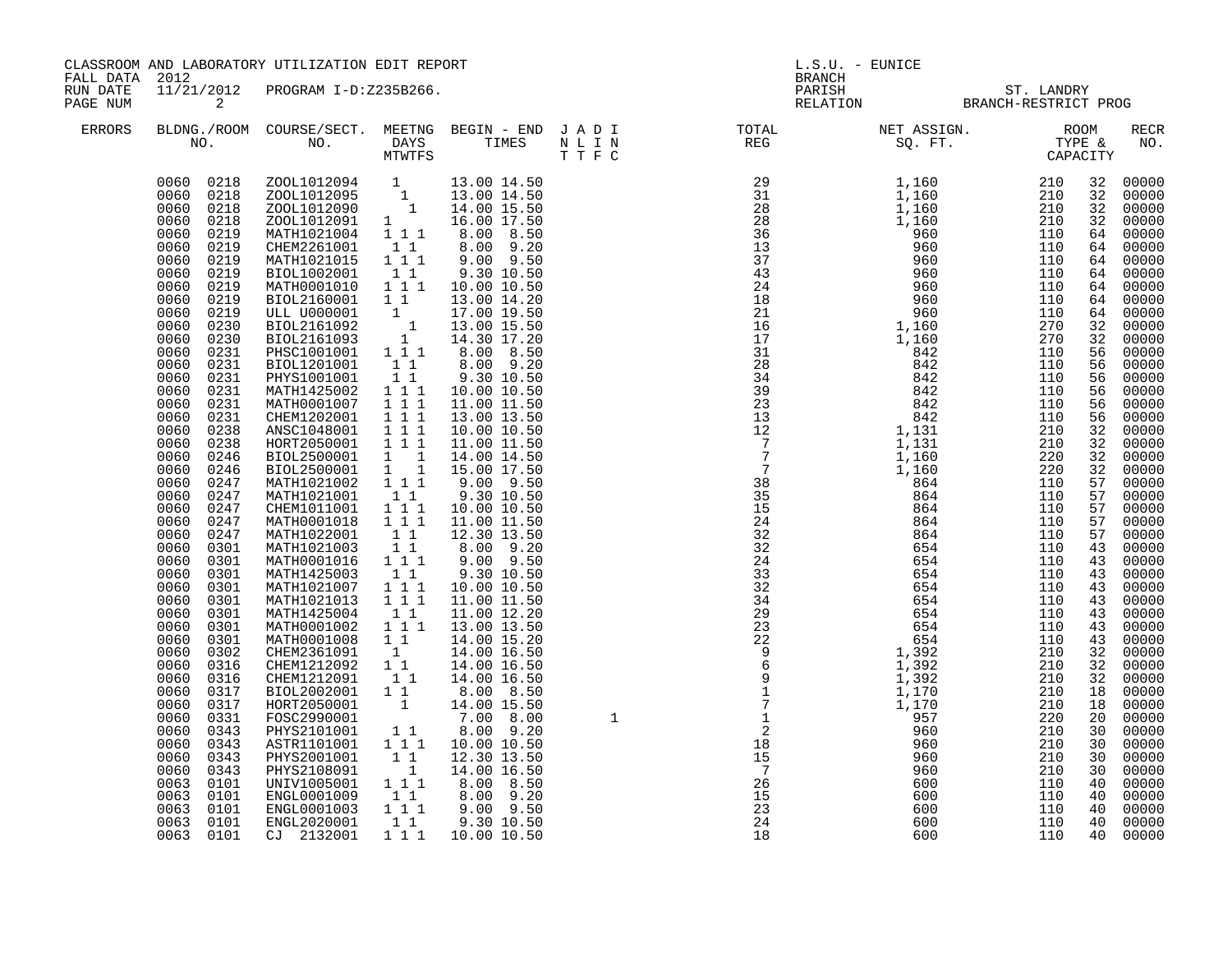| CLASSROOM AND LABORATORY UTILIZATION EDIT REPORT<br>FALL DATA 2012 |                                                                                                                                                                                                                                                                                                                                                                                                                                                                                                                                                                                                                                                                                                                                                                                                                     |                                                                                                                                                                                                                                                                                                                                                                                                                                                                                                                                                                                                                                                                                                                                                                                                                                                                                                                                                                                                                              |                                                                                                                                                                                                                                                                                                      |                                                                                                                                                                                                                                                                                                                                                                                                                                                                                                                                                                                                                                     |  | $L.S.U. - EUNICE$                                                                                                                                                                                                                                                              |                                                              |  |                                                                                                                                                                                                                                                                            |                                                                                                                                                                                                                                                                                                                                                                                                                                                                                           |
|--------------------------------------------------------------------|---------------------------------------------------------------------------------------------------------------------------------------------------------------------------------------------------------------------------------------------------------------------------------------------------------------------------------------------------------------------------------------------------------------------------------------------------------------------------------------------------------------------------------------------------------------------------------------------------------------------------------------------------------------------------------------------------------------------------------------------------------------------------------------------------------------------|------------------------------------------------------------------------------------------------------------------------------------------------------------------------------------------------------------------------------------------------------------------------------------------------------------------------------------------------------------------------------------------------------------------------------------------------------------------------------------------------------------------------------------------------------------------------------------------------------------------------------------------------------------------------------------------------------------------------------------------------------------------------------------------------------------------------------------------------------------------------------------------------------------------------------------------------------------------------------------------------------------------------------|------------------------------------------------------------------------------------------------------------------------------------------------------------------------------------------------------------------------------------------------------------------------------------------------------|-------------------------------------------------------------------------------------------------------------------------------------------------------------------------------------------------------------------------------------------------------------------------------------------------------------------------------------------------------------------------------------------------------------------------------------------------------------------------------------------------------------------------------------------------------------------------------------------------------------------------------------|--|--------------------------------------------------------------------------------------------------------------------------------------------------------------------------------------------------------------------------------------------------------------------------------|--------------------------------------------------------------|--|----------------------------------------------------------------------------------------------------------------------------------------------------------------------------------------------------------------------------------------------------------------------------|-------------------------------------------------------------------------------------------------------------------------------------------------------------------------------------------------------------------------------------------------------------------------------------------------------------------------------------------------------------------------------------------------------------------------------------------------------------------------------------------|
| RUN DATE<br>PAGE NUM                                               | $\overline{\mathbf{3}}$                                                                                                                                                                                                                                                                                                                                                                                                                                                                                                                                                                                                                                                                                                                                                                                             |                                                                                                                                                                                                                                                                                                                                                                                                                                                                                                                                                                                                                                                                                                                                                                                                                                                                                                                                                                                                                              | 11/21/2012 PROGRAM I-D:Z235B266.                                                                                                                                                                                                                                                                     |                                                                                                                                                                                                                                                                                                                                                                                                                                                                                                                                                                                                                                     |  |                                                                                                                                                                                                                                                                                | BRANCH<br>PARISH ST. LANDRY<br>RELATION BRANCH-RESTRICT PROG |  |                                                                                                                                                                                                                                                                            |                                                                                                                                                                                                                                                                                                                                                                                                                                                                                           |
| ERRORS                                                             |                                                                                                                                                                                                                                                                                                                                                                                                                                                                                                                                                                                                                                                                                                                                                                                                                     |                                                                                                                                                                                                                                                                                                                                                                                                                                                                                                                                                                                                                                                                                                                                                                                                                                                                                                                                                                                                                              |                                                                                                                                                                                                                                                                                                      |                                                                                                                                                                                                                                                                                                                                                                                                                                                                                                                                                                                                                                     |  | BLDNG./ROOM COURSE/SECT. MEETNG BEGIN – END JADI TOTAL TOTAL NET ASSIGN. ROOM ROOM NO. DAYS TIMES NLIN REG SQ.FT. TYPE &                                                                                                                                                       |                                                              |  |                                                                                                                                                                                                                                                                            | RECR<br>NO.                                                                                                                                                                                                                                                                                                                                                                                                                                                                               |
|                                                                    | 0063 0101<br>0063 0101<br>0063<br>0101<br>0063<br>0101<br>0063<br>0101<br>0063<br>0101<br>0063<br>0103<br>0063<br>0107<br>0063<br>0107<br>0063<br>0107<br>0063<br>0108<br>0063<br>0108<br>0063<br>0108<br>0063<br>0108<br>0063<br>0108<br>0063<br>0108<br>0063<br>0108<br>0063<br>0110<br>0063<br>0110<br>0063<br>0112<br>0063<br>0112<br>0063<br>0112<br>0063<br>0113<br>0063<br>0113<br>0063<br>0113<br>0063<br>0113<br>0063<br>0113<br>0063<br>0113<br>0063<br>0113<br>0063<br>0201<br>0063<br>0201<br>0063<br>0201<br>0063<br>0201<br>0063<br>0201<br>0063<br>0201<br>0063<br>0203<br>0063<br>0203<br>0063<br>0203<br>0063<br>0203<br>0063<br>0203<br>0063<br>0204<br>0063<br>0204<br>0063<br>0204<br>0063<br>0204<br>0063<br>0204<br>0063<br>0204<br>0063<br>0204<br>0063<br>0204<br>0063<br>0206<br>0063 0206 | 0063 0101 ENGL1002001 111 11.00 11.50<br>ENGL1001016 1 1<br>1 12.00 12.50<br>HNRS2001001 1 12.00 12.50<br>ENGL0001011 1 12.30 13.50<br>ENGL1001013 1 1 13.00 13.50<br>EDCI2020073 1<br>IREDU320001 1<br>ART 2050001 1 1<br>ART 2055001 1 1<br>EDCI2271051 1<br>CMST1061003 1 1 1<br>ART 1440002 1 1 1<br>PSYC2040001<br>CMST2010001 1 1 1<br>ART 1440001<br>CMST1061008<br>CMST2060001<br>ART 1847001<br>ART 1848001<br>CMST1061002<br>CPS 1001003 1 1 1<br>CMST1061001<br>CPS 1001002 1 1 1<br>CPS 1001004<br>BIT 2850001<br>BIT 2860001<br>CMST1061005 1 1 1 13.00 13.50<br>BIT 1605051<br>BIT 1615051 1 17.30 20.30<br>CSC 1011001 1 11 9.00 9.50<br>CSC 2030001<br>CPS 1001001<br>CSC 1011002<br>CSC 2213001 111<br>CSC 2253001<br>ISDS2100002<br>ACCT2102001 1 1<br>ISDS2100001 1 1 1<br>ISDS2800001 111<br>MATH1020001<br>BADM1001003<br>ENGL1002004 111<br>CMST1061006<br>ENGL0001010<br>CMST2060002<br>ENGL0001004 1 1 1<br>PSYC2070001 1 1 1 13.00 13.50<br>MUS 1751001 1 14.00 17.00<br>MATH0002008<br>BADM2601001 | $1\quad1$<br>11<br>1 1 1<br>$1\quad1$<br>$1\quad1$<br>11<br>11<br>$1\quad1$<br>$1\quad1$<br>11<br>$1\quad1$<br>1<br>$\begin{smallmatrix}1&1\\1&1&1\end{smallmatrix}$<br>11<br>$\begin{array}{rr} & 1 & 1 \\ & 1 & 1 \end{array}$<br>$1\quad1$<br>1 1 1<br>$1\quad1$<br>$1 1 1$<br>$1\quad1$<br>1 1 1 | 11.00 12.20<br>16.00 19.00<br>13.00 16.50<br>13.00 14.50<br>13.00 14.50 1<br>17.00 21.00<br>8.00 8.50<br>9.00 9.50<br>9.30 10.50<br>11.00 11.50<br>11.00 12.20<br>12.00 12.50<br>12.30 13.50<br>8.00 10.50<br>8.00 10.50<br>8.00 9.20<br>10.00 10.50<br>11.00 12.20<br>9.00 9.50<br>9.30 10.50<br>12.30 13.50<br>12.30 13.50<br>17.30 20.30<br>$9.00$ 9.50<br>9.30 10.50<br>11.00 11.50<br>11.00 12.20<br>13.00 13.50<br>14.00 15.30<br>8.00 9.20<br>9.30 10.50<br>11.00 11.50<br>13.00 13.50<br>13.00 13.50<br>8.00 8.50<br>$9.00$ $9.50$<br>9.30 10.50<br>10.00 10.50<br>11.00 12.20<br>12.00 12.50<br>8.00 8.50<br>1 1 8.00 9.20 |  | $\begin{smallmatrix} 0.01 & 0.02 & 0.01 & 0.01 & 0.01 & 0.01 & 0.01 & 0.01 & 0.01 & 0.01 & 0.01 & 0.01 & 0.01 & 0.01 & 0.01 & 0.01 & 0.01 & 0.01 & 0.01 & 0.01 & 0.01 & 0.01 & 0.01 & 0.01 & 0.01 & 0.01 & 0.01 & 0.01 & 0.01 & 0.01 & 0.01 & 0.01 & 0.01 & 0.01 & 0.01 & 0.0$ |                                                              |  | 40<br>40<br>40<br>40<br>40<br>40<br>40<br>25<br>40<br>40<br>40<br>42<br>42<br>42<br>42<br>42<br>20<br>20<br>24<br>30<br>30<br>30<br>30<br>30<br>30<br>30<br>30<br>30<br>30<br>30<br>30<br>30<br>30<br>30<br>30<br>30<br>30<br>64<br>64<br>64<br>64<br>64<br>64<br>64<br>35 | 00000<br>00000<br>00000<br>00000<br>00000<br>00000<br>00000<br>00000<br>00000<br>00000<br>00000<br>00000<br>00000<br>42 00000<br>00000<br>00000<br>00000<br>42 00000<br>00000<br>00000<br>24 00000<br>24 00000<br>00000<br>00000<br>00000<br>00000<br>00000<br>00000<br>00000<br>00000<br>00000<br>00000<br>00000<br>00000<br>00000<br>00000<br>00000<br>00000<br>00000<br>00000<br>00000<br>00000<br>00000<br>00000<br>00000<br>00000<br>00000<br>00000<br>64 00000<br>00000<br>35 00000 |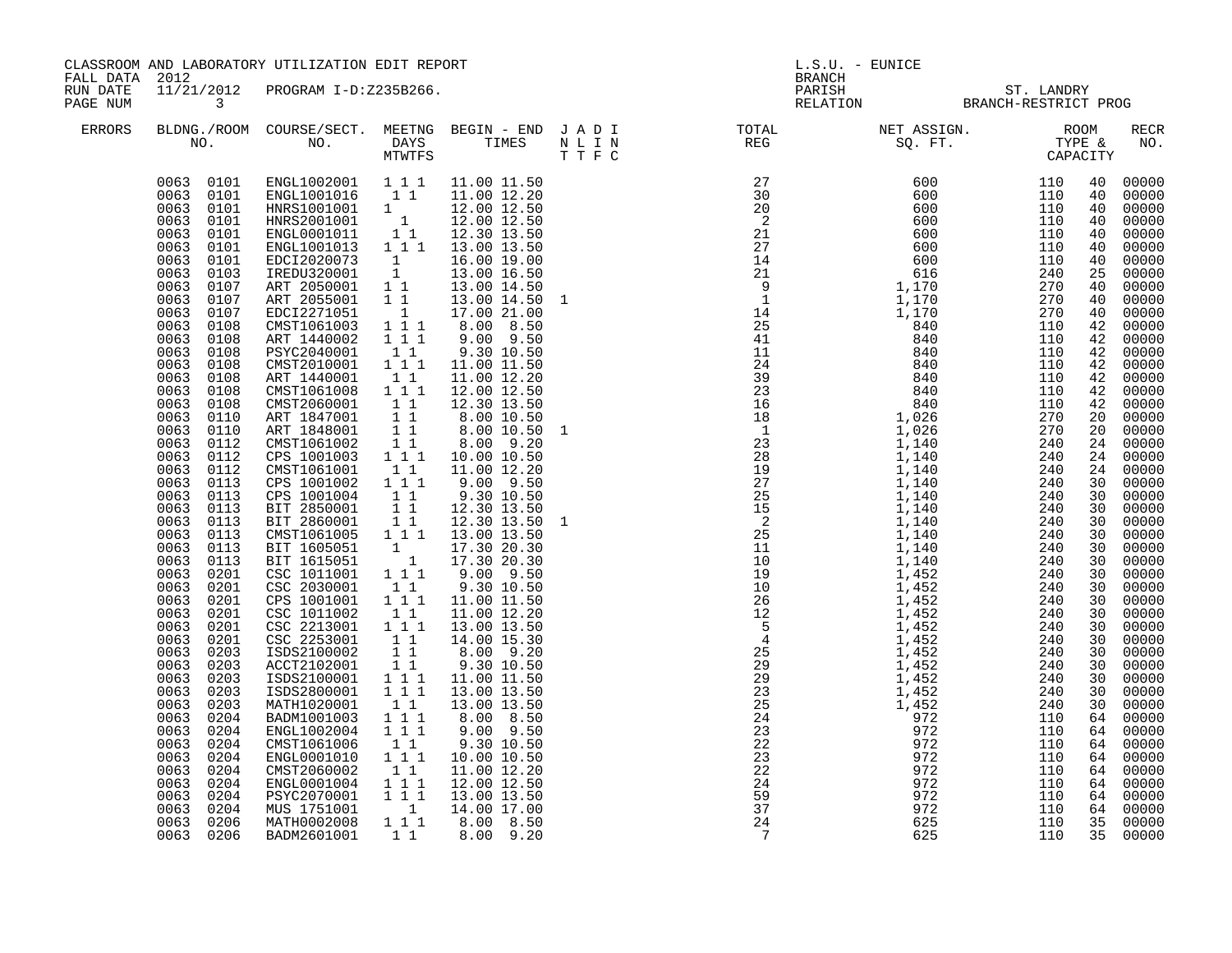| FALL DATA 2012       | CLASSROOM AND LABORATORY UTILIZATION EDIT REPORT                                                                                                                                                                                                                                                                                                                                                                                                                                                                                                                                                                                                                                                                                                                                       |                                                                                                                                                                                                                                                                                                                                                                                                                                                                                                                                                                                                                                                                                                                                                                                                                                                                                                                                                                             |                                                                                                                                                                                                                                                                                                                                                                                                                                                                                                          |                                                                                                                                                                                                                                                                                                                                                                                                                                                                                                                                                                                                                                                                                                                                                     |  | L.S.U. - EUNICE<br><b>BRANCH</b>                                                                                                                                                                                                                                                                                             |                                                    |         |                                                                                                                                                                                                                                                                                                    |                                                                                                                                                                                                                                                                                                                                                                                                                                                       |  |
|----------------------|----------------------------------------------------------------------------------------------------------------------------------------------------------------------------------------------------------------------------------------------------------------------------------------------------------------------------------------------------------------------------------------------------------------------------------------------------------------------------------------------------------------------------------------------------------------------------------------------------------------------------------------------------------------------------------------------------------------------------------------------------------------------------------------|-----------------------------------------------------------------------------------------------------------------------------------------------------------------------------------------------------------------------------------------------------------------------------------------------------------------------------------------------------------------------------------------------------------------------------------------------------------------------------------------------------------------------------------------------------------------------------------------------------------------------------------------------------------------------------------------------------------------------------------------------------------------------------------------------------------------------------------------------------------------------------------------------------------------------------------------------------------------------------|----------------------------------------------------------------------------------------------------------------------------------------------------------------------------------------------------------------------------------------------------------------------------------------------------------------------------------------------------------------------------------------------------------------------------------------------------------------------------------------------------------|-----------------------------------------------------------------------------------------------------------------------------------------------------------------------------------------------------------------------------------------------------------------------------------------------------------------------------------------------------------------------------------------------------------------------------------------------------------------------------------------------------------------------------------------------------------------------------------------------------------------------------------------------------------------------------------------------------------------------------------------------------|--|------------------------------------------------------------------------------------------------------------------------------------------------------------------------------------------------------------------------------------------------------------------------------------------------------------------------------|----------------------------------------------------|---------|----------------------------------------------------------------------------------------------------------------------------------------------------------------------------------------------------------------------------------------------------------------------------------------------------|-------------------------------------------------------------------------------------------------------------------------------------------------------------------------------------------------------------------------------------------------------------------------------------------------------------------------------------------------------------------------------------------------------------------------------------------------------|--|
| RUN DATE<br>PAGE NUM | $4\overline{4}$                                                                                                                                                                                                                                                                                                                                                                                                                                                                                                                                                                                                                                                                                                                                                                        | 11/21/2012 PROGRAM I-D:Z235B266.                                                                                                                                                                                                                                                                                                                                                                                                                                                                                                                                                                                                                                                                                                                                                                                                                                                                                                                                            |                                                                                                                                                                                                                                                                                                                                                                                                                                                                                                          |                                                                                                                                                                                                                                                                                                                                                                                                                                                                                                                                                                                                                                                                                                                                                     |  |                                                                                                                                                                                                                                                                                                                              | PARISH ST. LANDRY<br>RELATION BRANCH-RESTRICT PROG |         |                                                                                                                                                                                                                                                                                                    |                                                                                                                                                                                                                                                                                                                                                                                                                                                       |  |
| ERRORS               |                                                                                                                                                                                                                                                                                                                                                                                                                                                                                                                                                                                                                                                                                                                                                                                        |                                                                                                                                                                                                                                                                                                                                                                                                                                                                                                                                                                                                                                                                                                                                                                                                                                                                                                                                                                             |                                                                                                                                                                                                                                                                                                                                                                                                                                                                                                          |                                                                                                                                                                                                                                                                                                                                                                                                                                                                                                                                                                                                                                                                                                                                                     |  |                                                                                                                                                                                                                                                                                                                              |                                                    |         |                                                                                                                                                                                                                                                                                                    | RECR<br>NO.                                                                                                                                                                                                                                                                                                                                                                                                                                           |  |
|                      | 0063 0206<br>0063 0206<br>0063<br>0206<br>0063<br>0206<br>0063<br>0206<br>0063<br>0206<br>0063<br>0208<br>0063<br>0208<br>0063<br>0208<br>0063<br>0208<br>0063<br>0208<br>0063<br>0208<br>0063<br>0208<br>0063<br>0210<br>0063<br>0210<br>0063<br>0210<br>0063<br>0212<br>0063<br>0212<br>0063<br>0212<br>0063<br>0212<br>0063<br>0212<br>0063<br>0212<br>0063<br>0212<br>0063<br>0212<br>0063<br>0216<br>0063<br>0216<br>0063<br>0218<br>0063<br>0218<br>0063<br>0218<br>0063<br>0218<br>0063<br>0218<br>0063<br>0218<br>0063<br>0218<br>0063<br>0232<br>0063<br>0232<br>0063<br>0232<br>0063<br>0232<br>0063<br>0232<br>0063<br>0232<br>0063<br>0232<br>0063<br>0232<br>0063<br>0232<br>0063<br>0232<br>0063<br>0238<br>0063<br>0238<br>0063<br>0238<br>0063<br>0238<br>0063<br>0238 | 0063 0206 ENGL1001017 1 1 1<br>MKTG2423001 1 1<br>UNIV0008003 111<br>ENGL0001008<br>ENGL0001001<br>UNIV1005010<br>CMST1061004 1 1 1<br>UNIV0008002<br>EDCI1000001<br>EDCI2700001 111<br>EDCI1000003 1 1 1<br>EDCI2025001 1 1<br>$\begin{tabular}{l cccc} \texttt{EDC{{I3}}50001} & 1 \\ \texttt{EDC{{I3}}50001} & 1 \\ \texttt{CJ} & 2131001 & 1 \\ \texttt{HPRE2501001} & 1 & 1 \\ \texttt{HPRE2501001} & 1 & 1 \\ \end{tabular}$<br>CJ 1107002<br>BADM2050001 111<br>ENGL1001009<br>PSYC2000003<br>ENGL1001018<br>BADM1001001<br>UNIV0008004<br>ENGL1002010<br>UNIV1005002<br>FSCI1002001<br>FOSC2233001<br>HIST1001001  1  1  1<br>HIST2065001<br>BADM1001004<br>SOCL2920001<br>PSYC2000001<br>PSYC2060001<br>PSYC2076001<br>ENGL1001001<br>ECON2010002<br>ECON2000001<br>UNIV0008001<br>BADM1001002<br>ECON2010001 111<br>MGMT2260001<br>MGMT2999001<br>ECON2030001 111<br>BADM2001001<br>ACCT2101001<br>ENGL1002009<br>ACCT2001001 1 1 1<br>ACCT2001002<br>FIN 2020001 | $1 1 1$<br>11<br>11<br>111<br>$1\quad1$<br>$1\quad1$<br>11<br>$1$ $1$ $1$<br>$\overline{1}$ $\overline{1}$ $\overline{1}$<br>$1\quad1$<br>$1 1 1$<br>11<br>1 1 1<br>$1\quad1$<br>$1\overline{1}$<br>111<br>$\begin{smallmatrix}1&1\\1&1&1\end{smallmatrix}$<br>1 1 1<br>$1\quad1$<br>$\begin{bmatrix} 1 \\ 1 \\ 1 \end{bmatrix}$<br>$\begin{smallmatrix}1&1\\1&1\end{smallmatrix}$<br>11<br>$1 1 1$<br>$1\quad1$<br>$1\quad1$<br>1 1 1<br>$1 1 1$<br>11<br>$\begin{bmatrix} 1\\ 1\\ 1\\ 1 \end{bmatrix}$ | $9.00$ $9.50$<br>9.30 10.50<br>10.00 10.50<br>11.00 11.50<br>11.00 12.20<br>12.30 13.50<br>13.00 13.50<br>$9.00$ $9.50$<br>9.30 10.50<br>10.00 10.50<br>11.00 11.50<br>11.00 12.50<br>13.00 17.40<br>13.00 17.40<br>9.30 10.50<br>11.00 11.50<br>12.30 13.50<br>8.00 8.50<br>8.00 9.20<br>$9.00$ $9.50$<br>11.00 11.50<br>11.00 12.20<br>12.00 12.50<br>12.30 13.50<br>13.00 13.50<br>12.30 13.50<br>14.00 15.20<br>8.00 8.50<br>$9.00$ $9.50$<br>9.30 10.50<br>11.00 11.50<br>13.00 13.50<br>14.00 15.20<br>14.00 15.20<br>8.00 8.50<br>8.00 9.20<br>9.00 9.50<br>9.30 10.50<br>10.00 10.50<br>11.00 11.50<br>11.00 12.20<br>12.30 14.00<br>13.00 13.50<br>14.00 14.50<br>$9.00$ $9.50$<br>9.30 10.50<br>10.00 10.50<br>11.00 12.20<br>13.00 13.50 |  | $\begin{array}{cccc} \texttt{RT} & \texttt{RSC} & \texttt{0.0} & \texttt{TT} & \texttt{CCT} & \texttt{CCT} \\ \texttt{RSC} & 80 & 571 & 7775 & 1100 & 1100 & 1100 \\ 29 & 625 & 1100 & 2455 & 1110 \\ 224 & 6255 & 1110 & 1100 & 2455 & 1110 \\ 235 & 1156 & 6255 & 1110 & 1100 \\ 245 & 6255 & 1110 & 2455 & 1110 \\ 255 &$ |                                                    |         | 35<br>35<br>35<br>35<br>35<br>35<br>35<br>51<br>51<br>51<br>51<br>51<br>51<br>51<br>25<br>25<br>25<br>50<br>50<br>50<br>50<br>50<br>50<br>50<br>50<br>20<br>20<br>76<br>76<br>76<br>76<br>76<br>76<br>76<br>57<br>57<br>57<br>57<br>57<br>57<br>57<br>57<br>57<br>57<br>78<br>78<br>78<br>78<br>78 | 00000<br>00000<br>00000<br>00000<br>00000<br>00000<br>00000<br>00000<br>00000<br>00000<br>00000<br>00000<br>00000<br>00000<br>00000<br>00000<br>00000<br>00000<br>00000<br>00000<br>00000<br>00000<br>00000<br>00000<br>00000<br>00000<br>00000<br>00000<br>00000<br>00000<br>00000<br>00000<br>00000<br>00000<br>00000<br>00000<br>00000<br>00000<br>00000<br>00000<br>00000<br>00000<br>00000<br>00000<br>00000<br>00000<br>00000<br>00000<br>00000 |  |
|                      | 0064 0101<br>0064 0101                                                                                                                                                                                                                                                                                                                                                                                                                                                                                                                                                                                                                                                                                                                                                                 | HPRE1501001<br>HPRE1501002                                                                                                                                                                                                                                                                                                                                                                                                                                                                                                                                                                                                                                                                                                                                                                                                                                                                                                                                                  | 1 1 1<br>1 1 1                                                                                                                                                                                                                                                                                                                                                                                                                                                                                           | 15.30 17.30<br>15.30 17.30 1                                                                                                                                                                                                                                                                                                                                                                                                                                                                                                                                                                                                                                                                                                                        |  |                                                                                                                                                                                                                                                                                                                              |                                                    | 520 300 | 300                                                                                                                                                                                                                                                                                                | 00000<br>00000                                                                                                                                                                                                                                                                                                                                                                                                                                        |  |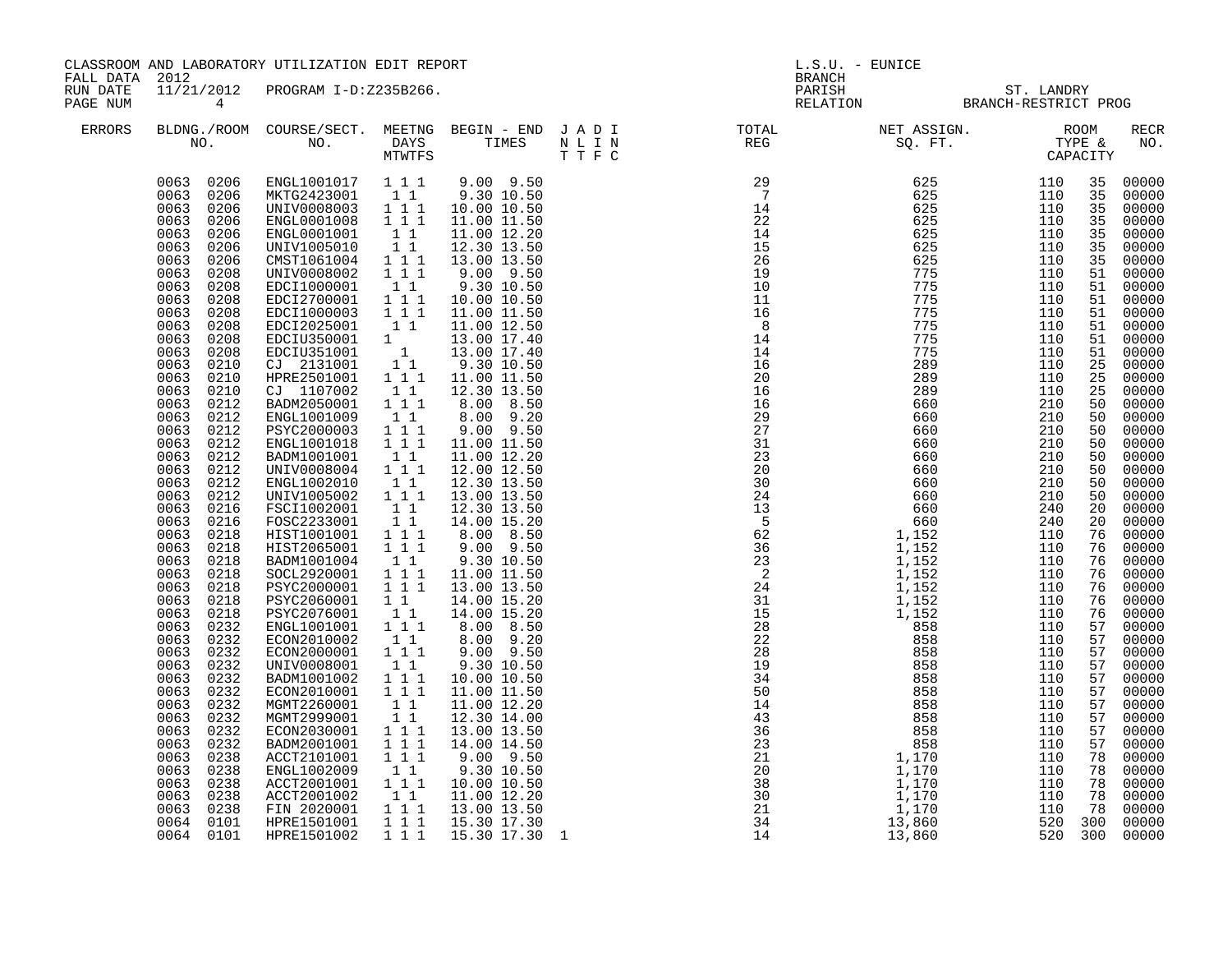CLASSROOM AND LABORATORY UTILIZATION EDIT REPORT AND REPORT THE SERVICE REPORT OF L.S.U. - EUNICE FALL DATA 2012 RUN DATE 11/21/2012 PROGRAM I-D:Z235B266. ENDER SOM STRANGEN STRANGEN STRANGEN STRANGEN STRANGEN STRANGEN STRANGEN STRANGEN STRANGEN STRANGEN STRANGEN STRANGEN STRANGEN STRANGEN STRANGEN STRANGEN STRANGEN STRANGEN STRANGEN STRANGEN STRANGEN STRANGEN STRANGEN STRAN ERRORS BLDNG./ROOM COURSE/SECT. MEETNG BEGIN - END J A D I TOTAL NET ASSIGN. ROOM RECR NO. NO. DAYS TIMES N L I N REG SQ. FT. TYPE & NO. MTWTFS T T F C CAPACITY 0064 0101 HPRE1501003 1 1 1 15.30 17.30 1 13,860 520 300 00000 0064 0101 HPRE1502001 1 1 1 15.30 17.30 1 13,860 520 300 00000 0064 0101 HPRE1503001 1 1 1 15.30 17.30 1 6 13,860 520 300 00000 0064 0113 HPRE1142001 1 1 1 9.00 9.50 9 2,124 520 25 00000 0064 0113 HPRE1242002 1 1 1 9.00 9.50 1 6 2,124 520 25 00000 0064 0113 HPRE1146003 1 1 1 10.00 10.50 10 2,124 520 25 00000 0064 0113 HPRE1142002 1 1 1 12.00 12.50 2,124 520 25 00000 0064 0113 HPRE1242003 1 1 1 12.00 12.50 1 2,124 520 25 00000 0064 0113 HPRE1146051 1 1 18.00 19.30 9 2,124 520 25 00000 0064 0113 HPRE1246051 1 1 18.00 19.30 1 6 2,124 520 25 00000 0064 0113 HPRE1142053 111 18.00 19.30 1 8 2,124 520 25 00000 0064 0113 HPRE1242053 111 18.00 19.30 1 8 2,124 520 25 00000 0064 0117 HPRE1142003 1 1 7.00 8.20 18 2,317 210 50 00000 0064 0117 HPRE1242001 1 1 7.00 8.20 1 1 2,317 210 50 00000 0064 0117 HPRE2507001 1 1 1 10.00 11.50 7 2,317 210 50 00000 0064 0202 EDCIU426001 1 9.00 11.50 14 730 110 48 00000 0064 0202 EDCIU427001 1 9.00 12.00 14 730 110 48 00000 0064 0202 HPRE1600002 1 1 9.30 10.50 16 730 110 48 00000 0064 0202 HPRE2601001 1 1 11.00 11.50 9 730 110 48 00000 0064 0202 HPRE1600003 1 1 12.30 13.50 20 730 110 48 00000 4 0097 0103 RC 2014091 111 7.00 14.50 5 484 110 30 00000 0097 0103 RC 2012001 1 8.00 10.50 15 484 110 30 00000 0097 0103 RC 2013001 1 11.00 15.00 13 484 110 30 00000 4 0097 0105 RADT1092091 1 1 8.00 13.50 1 10 220 270 20 00000 4 0097 0105 RADT1092092 1 1 8.00 13.50 1 1 10 220 270 20 00000 4 0097 0105 DMS 1092091 1 1 1 8.00 15.50 8 220 270 20 00000 4 0097 0107 RC 2014092 111 7.00 14.50 1 5 770 220 15 00000 4 0097 0107 RC 2024091 111 7.00 14.50 1 1 6 770 220 15 00000 4 0097 0107 RC 2024092 111 7.00 14.50 1 1 5 770 220 15 00000 0097 0107 RC 2014093 1 1 8.30 13.30 1 1 5 770 220 15 00000 0097 0111 MCNEM000001 1 1 1 9.00 9.50 1 242 350 5 00000 4 0097 0142 RADT2092091 1 1 1 8.00 15.50 1 9 676 220 20 00000 4 0097 0142 RADT2092092 1 1 1 8.00 15.50 1 1 9 676 220 20 00000 0097 0143 RADT2031001 1 9.00 10.50 18 432 110 30 00000 0097 0143 RADT1021001 1 9.00 10.50 20 432 110 30 00000 0097 0143 RADT2033001 1 9.00 10.50 18 432 110 30 00000 0097 0143 RADT1021001 1 9.00 11.50 20 432 110 30 00000 0097 0143 RADT1011001 1 9.00 12.50 20 432 110 30 00000 0097 0143 ALLH1000001 1 12.00 13.50 9 432 110 30 00000 0097 0143 RADT1000001 1 14.00 14.50 20 432 110 30 00000 0097 0143 RADT1000002 1 14.00 14.50 6 432 110 30 00000 0097 0202 RC 2011001 1 8.00 10.50 13 693 530 50 00000 0097 0202 RC 1001040 1 13.00 14.50 12 693 530 50 00000 0097 0202 HIST2057040 1 18.0021.00 11 693 530 50 00000 4 0097 0203 NURS1135091 11 7.00 15.30 1 10 728 270 10 00000 4 8 0097 0203 NURS1135092 11 7.00 15.30 1 1 10 728 270 10 00000

4 8 0097 0203 NURS1135093 11 7.00 15.30 1 1 10 728 270 10 00000 4 8 0097 0203 NURS1135094 11 7.00 15.30 1 1 9 728 270 10 00000 4 8 0097 0203 NURS1135095 11 7.00 15.30 1 1 10 728 270 10 00000 0097 0205 RC 2025001 1 13.00 16.00 11 1,384 240 35 00000 4 0097 0206 NURS2435094 11 7.00 15.30 1 10 728 270 10 00000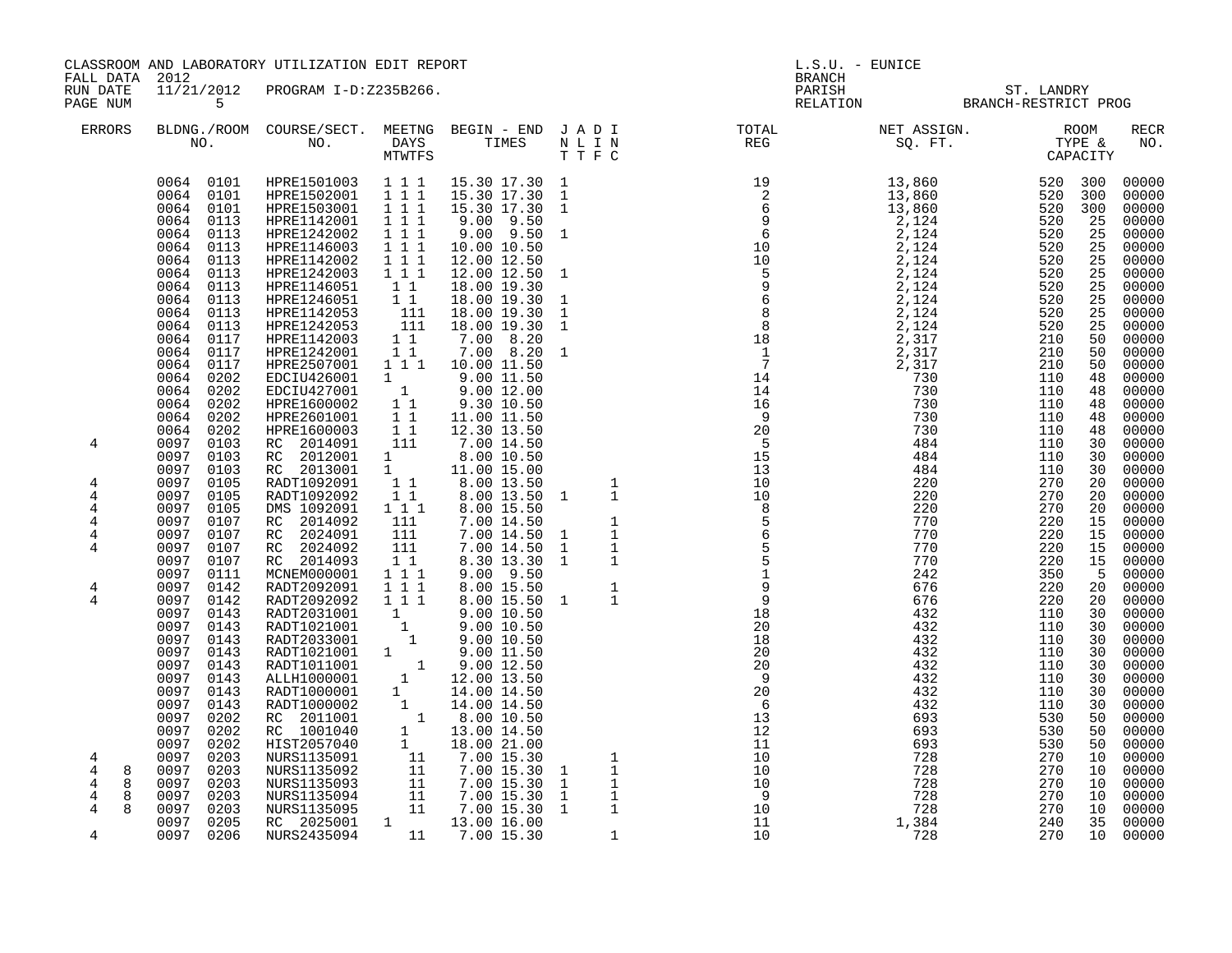| FALL DATA 2012                                                                                  |                                                                                                                                                                                                                                                                                                                                                                                                                                                                                                                                                                                                                                                                                                                                         | CLASSROOM AND LABORATORY UTILIZATION EDIT REPORT |  |  | L.S.U. - EUNICE<br>BRANCH |                                                                                                                                                                                                                                                                                                                                                                                                                                                               |  |                                                                                                                                                                                                                                                                                                                                                                                                                                                                         |  |  |
|-------------------------------------------------------------------------------------------------|-----------------------------------------------------------------------------------------------------------------------------------------------------------------------------------------------------------------------------------------------------------------------------------------------------------------------------------------------------------------------------------------------------------------------------------------------------------------------------------------------------------------------------------------------------------------------------------------------------------------------------------------------------------------------------------------------------------------------------------------|--------------------------------------------------|--|--|---------------------------|---------------------------------------------------------------------------------------------------------------------------------------------------------------------------------------------------------------------------------------------------------------------------------------------------------------------------------------------------------------------------------------------------------------------------------------------------------------|--|-------------------------------------------------------------------------------------------------------------------------------------------------------------------------------------------------------------------------------------------------------------------------------------------------------------------------------------------------------------------------------------------------------------------------------------------------------------------------|--|--|
| RUN DATE<br>PAGE NUM                                                                            | $6\overline{6}$                                                                                                                                                                                                                                                                                                                                                                                                                                                                                                                                                                                                                                                                                                                         | 11/21/2012 PROGRAM I-D:Z235B266.                 |  |  |                           | PARISH ST. LANDRY<br>RELATION BRANCH-RESTRICT PROG                                                                                                                                                                                                                                                                                                                                                                                                            |  |                                                                                                                                                                                                                                                                                                                                                                                                                                                                         |  |  |
| ERRORS                                                                                          |                                                                                                                                                                                                                                                                                                                                                                                                                                                                                                                                                                                                                                                                                                                                         |                                                  |  |  |                           |                                                                                                                                                                                                                                                                                                                                                                                                                                                               |  | <b>RECR</b><br>NO.                                                                                                                                                                                                                                                                                                                                                                                                                                                      |  |  |
| $4^{\circ}$<br>$\overline{4}$<br>8<br>$\overline{4}$<br>8<br>4<br>4<br>$\overline{4}$<br>4<br>4 | 0097 0208<br>0097 0208<br>0097 0208<br>0097<br>0214<br>0097 0214<br>0097<br>0214<br>0097 0214<br>0097<br>0214<br>0097 0216<br>0097<br>0216<br>0097<br>0216<br>0097<br>0216<br>0097<br>0220<br>0097<br>0220<br>0097<br>0220<br>0097<br>0220<br>0097<br>0220<br>0111 0109<br>0111 0109<br>0111 0109<br>0111 0109<br>0111 0109<br>0111 0109<br>0111 0110<br>0111 0110<br>0111 0110<br>0111 0110<br>0111 0110<br>0111 0110<br>0111<br>0110<br>0111 0110<br>0111 0111<br>0111 0111<br>0111<br>0111<br>0111 0111<br>0111<br>0111<br>$0111$ $0111$<br>0111 0111<br>0111 0111<br>0111 0111<br>0111 0112<br>0111<br>0112<br>0111 0112<br>0111 0112<br>0111 0112<br>0111 0112<br>0111<br>0112<br>0111 0112<br>0111 0113<br>0111 0113<br>0111 0113 |                                                  |  |  |                           | $\begin{small} \textbf{11}_{\textbf{1}} \textbf{1}_{\textbf{2}} \textbf{1}_{\textbf{3}} \textbf{1}_{\textbf{4}} \textbf{1}_{\textbf{5}} \textbf{1}_{\textbf{6}} \textbf{1}_{\textbf{7}} \textbf{1}_{\textbf{8}} \textbf{1}_{\textbf{9}} \textbf{1}_{\textbf{1}} \textbf{1}_{\textbf{1}} \textbf{1}_{\textbf{1}} \textbf{1}_{\textbf{1}} \textbf{1}_{\textbf{1}} \textbf{1}_{\textbf{1}} \textbf{1}_{\textbf{1}} \textbf{1}_{\textbf{1}} \textbf{1}_{\textbf{$ |  | 00000<br>00000<br>00000<br>00000<br>00000<br>00000<br>00000<br>00000<br>00000<br>00000<br>00000<br>00000<br>00000<br>00000<br>00000<br>00000<br>00000<br>00000<br>00000<br>00000<br>00000<br>00000<br>00000<br>00000<br>00000<br>00000<br>00000<br>00000<br>00000<br>00000<br>00000<br>00000<br>00000<br>00000<br>00000<br>00000<br>00000<br>00000<br>00000<br>00000<br>00000<br>00000<br>00000<br>00000<br>00000<br>00000<br>00000<br>00000<br>00000<br>00000<br>00000 |  |  |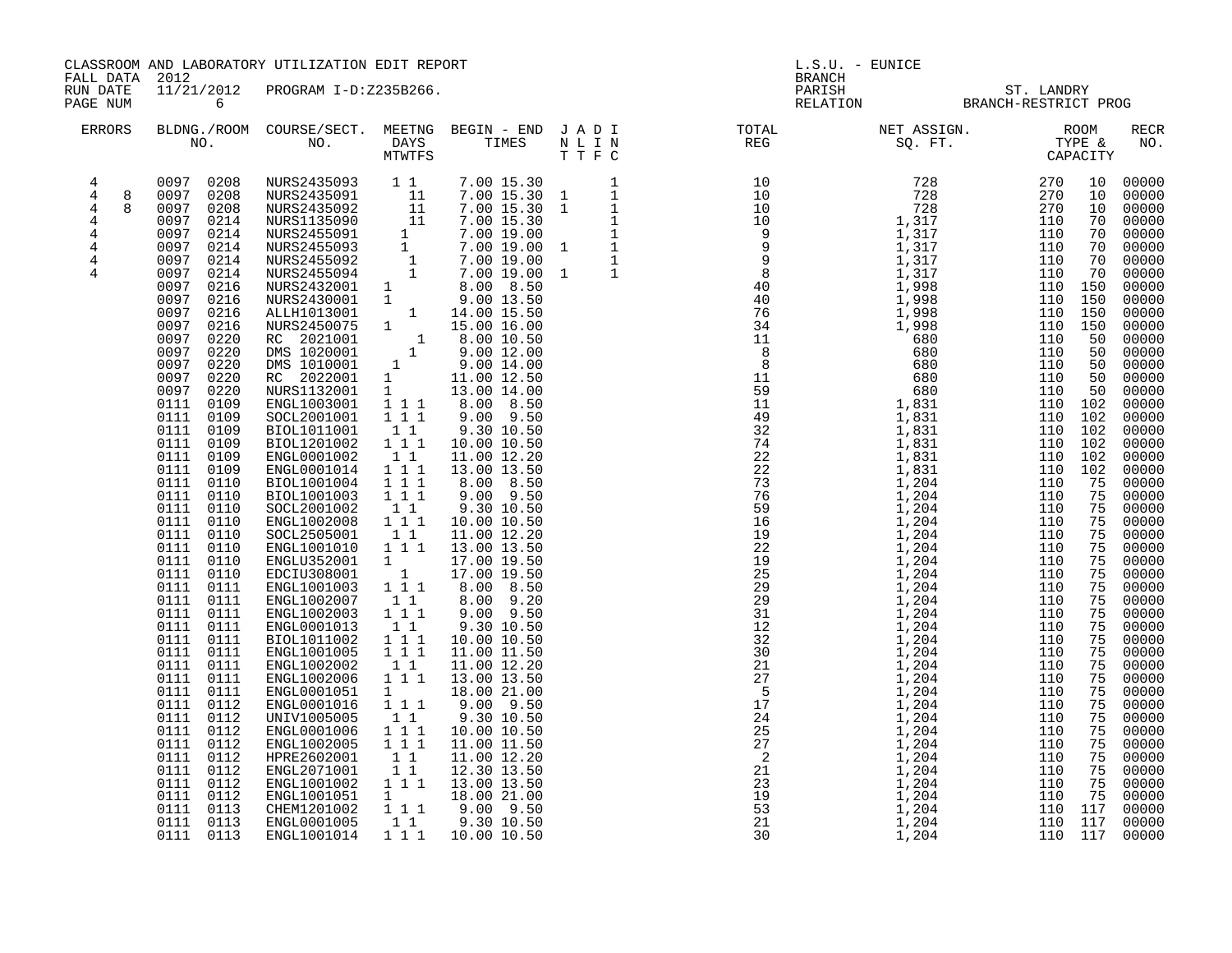| FALL DATA 2012       |                                                                                                                                                                                                                                                                                                                                                                                                                                                                                                                                                                                                                                              | CLASSROOM AND LABORATORY UTILIZATION EDIT REPORT                                                                                                                                                                                                                                                                                                                                                                                                                                                                                                                                                           |                                                                                                                                                                                                                                                                                                                                                                                                    |                                                                                                                                                                                                                                                                                                                                                                                                                                                                                                                                                                                                     | $L.S.U. - EUNICE$ |                                                                                                                                                                                                                                                                                |                                                                                                                                                                                                                                                                                                                   |                                                                                                                                                                                    |                                                                                                                                                                                                                                                                                                                                                             |  |
|----------------------|----------------------------------------------------------------------------------------------------------------------------------------------------------------------------------------------------------------------------------------------------------------------------------------------------------------------------------------------------------------------------------------------------------------------------------------------------------------------------------------------------------------------------------------------------------------------------------------------------------------------------------------------|------------------------------------------------------------------------------------------------------------------------------------------------------------------------------------------------------------------------------------------------------------------------------------------------------------------------------------------------------------------------------------------------------------------------------------------------------------------------------------------------------------------------------------------------------------------------------------------------------------|----------------------------------------------------------------------------------------------------------------------------------------------------------------------------------------------------------------------------------------------------------------------------------------------------------------------------------------------------------------------------------------------------|-----------------------------------------------------------------------------------------------------------------------------------------------------------------------------------------------------------------------------------------------------------------------------------------------------------------------------------------------------------------------------------------------------------------------------------------------------------------------------------------------------------------------------------------------------------------------------------------------------|-------------------|--------------------------------------------------------------------------------------------------------------------------------------------------------------------------------------------------------------------------------------------------------------------------------|-------------------------------------------------------------------------------------------------------------------------------------------------------------------------------------------------------------------------------------------------------------------------------------------------------------------|------------------------------------------------------------------------------------------------------------------------------------------------------------------------------------|-------------------------------------------------------------------------------------------------------------------------------------------------------------------------------------------------------------------------------------------------------------------------------------------------------------------------------------------------------------|--|
| RUN DATE<br>PAGE NUM | 11/21/2012                                                                                                                                                                                                                                                                                                                                                                                                                                                                                                                                                                                                                                   | PROGRAM I-D:Z235B266.<br>$\begin{tabular}{lllllllll} \multicolumn{2}{c}{\text{L1/21/21--}}\\ \multicolumn{2}{c}{\text{5.5}}\\ \multicolumn{2}{c}{\text{BLDNG./ROM}} & \multicolumn{2}{c}{\text{COURSE/SECT.}} & \multicolumn{2}{c}{\text{MEETNG}} & \text{BEGIN - END} & \text{J A D I} & \text{TOTAL}\\ \multicolumn{2}{c}{\text{NOL}} & \multicolumn{2}{c}{\text{DAYS}} & \multicolumn{2}{c}{\text{TIMES}} & \multicolumn{2}{c}{\text{N L I N}} & \multicolumn{2}{c}{\text{RCG}}\\ \$                                                                                                                    |                                                                                                                                                                                                                                                                                                                                                                                                    |                                                                                                                                                                                                                                                                                                                                                                                                                                                                                                                                                                                                     |                   | <b>BRANCH</b>                                                                                                                                                                                                                                                                  | PARISH ST. LANDRY<br>RELATION BRANCH-RESTRICT PROG                                                                                                                                                                                                                                                                |                                                                                                                                                                                    |                                                                                                                                                                                                                                                                                                                                                             |  |
| ERRORS               |                                                                                                                                                                                                                                                                                                                                                                                                                                                                                                                                                                                                                                              |                                                                                                                                                                                                                                                                                                                                                                                                                                                                                                                                                                                                            |                                                                                                                                                                                                                                                                                                                                                                                                    |                                                                                                                                                                                                                                                                                                                                                                                                                                                                                                                                                                                                     |                   | NET ASSIGN. ROOM<br>SQ. FT. TYPE &<br>CAPACITY                                                                                                                                                                                                                                 |                                                                                                                                                                                                                                                                                                                   |                                                                                                                                                                                    | <b>RECR</b><br>NO.                                                                                                                                                                                                                                                                                                                                          |  |
|                      | 0113<br>0111<br>0113<br>0111<br>0111<br>0113<br>0111<br>0113<br>0111<br>0113<br>0113<br>0111<br>0111<br>0116<br>0116<br>0111<br>0116<br>0111<br>0116<br>0111<br>0116<br>0111<br>0111<br>0210<br>0111<br>0210<br>0111<br>0210<br>0210<br>0111<br>0210<br>0111<br>0210<br>0111<br>0111<br>0210<br>0111<br>0210<br>0210<br>0111<br>0211<br>0111<br>0211<br>0111<br>0111<br>0211<br>0211<br>0111<br>0111<br>0211<br>0111<br>0211<br>0111<br>0211<br>0111<br>0211<br>0111<br>0212<br>0212<br>0111<br>0212<br>0111<br>0212<br>0111<br>0212<br>0111<br>0111<br>0213<br>0213<br>0111<br>0111<br>0213<br>0220<br>0111<br>0220<br>0111<br>0220<br>0111 | ENGL1001006 1 1 1<br>ENGL1001008<br>UNIV1005007<br>ENGL1001019<br>MATH0001051<br>ENGL1002051<br>BIOL1001002<br>CMST1061007<br>BIOL1001001<br>BIOL2160002<br>MUS 1751051<br>UNIV1005004<br>ENGL0001007<br>CHEM1201001<br>SPAN1101002<br>FREN1001002<br>READU411001<br>SPAN1102001<br>SPAN1101001<br>MATH0002051<br>CMST2921001<br>ENGL1001004<br>EDCIU300001<br>EDCIU430001<br>UNIV1005003<br>UNIV1005009<br>UNIV1005006<br>MATH1021051<br>CMST2060003<br>ENGL0001012<br>ENGL0001015<br>CJ 1107001<br>UNIV1005051<br>HPRE1600001<br>MATH1023001<br>BIOL1001051<br>BIOL2153001<br>BIOL2161091<br>BIOL2153001 | 11<br>11<br>1 1 1<br>$1\quad1$<br>$\overline{\mathbf{1}}$<br>11<br>1 1 1<br>1 1 1<br>$1\quad1$<br>1<br>11<br>111<br>$1\quad1$<br>1 1 1<br>111<br>1<br>111<br>111<br>$1\quad1$<br>11<br>111<br>$\mathbf{1}$<br>$\overline{1}$<br>111<br>111<br>1 1 1<br>$1\quad1$<br>$\overline{1}$ $\overline{1}$ 1<br>1 1 1<br>111<br>1 1 1<br>$1\quad1$<br>111<br>11111<br>1<br>$1\quad1$<br>1<br>$\overline{1}$ | 11.00 11.50<br>11.00 12.20<br>12.30 13.50<br>13.00 13.50<br>16.30 17.50<br>18.00 21.00<br>$8.00$ $9.20$<br>$9.00$ $9.50$<br>11.00 11.50<br>11.00 12.20<br>18.00 21.00<br>8.00 9.20<br>$9.00$ $9.50$<br>9.30 10.50<br>10.00 10.50<br>11.00 11.50<br>11.00 14.50<br>12.00 12.50<br>13.00 13.50<br>16.30 17.50<br>8.00 8.50<br>$9.00$ $9.50$<br>9.00 11.50<br>9.00 11.50<br>10.00 10.50<br>11.00 11.50<br>12.00 12.50<br>16.30 17.50<br>9.00 9.50<br>10.00 10.50<br>11.00 11.50<br>13.00 13.50<br>16.30 17.50<br>10.00 10.50<br>11.00 11.50<br>16.30 19.30<br>9.30 10.50<br>13.00 15.50<br>14.30 15.20 |                   | NLIN<br>TTPC<br>31 1,204<br>18 1,204<br>18 1,204<br>18 1,204<br>18 1,204<br>18 1,204<br>18 1,204<br>1204<br>1204<br>24 2,1130<br>246<br>24 1,1204<br>14 1,204<br>14 1,204<br>14 1,204<br>14 1,204<br>14 1,204<br>14 1,204<br>14 1,204<br>14 1,204<br>14 1,204<br>14 1,204<br>1 | 110 117<br>110 117<br>110 117<br>110 117<br>110 117<br>110 117<br>110 117<br>110 117<br>110 117<br>110<br>110<br>110<br>110<br>110<br>110<br>110<br>110<br>110<br>110<br>110<br>110<br>110<br>110<br>110<br>110<br>110<br>110<br>110<br>110<br>110<br>110<br>110<br>110<br>110<br>110<br>110<br>270<br>270<br>270 | 117<br>117<br>60<br>60<br>60<br>60<br>60<br>60<br>60<br>60<br>60<br>60<br>60<br>60<br>60<br>60<br>60<br>60<br>60<br>60<br>60<br>60<br>60<br>60<br>60<br>60<br>60<br>29<br>29<br>29 | 00000<br>00000<br>00000<br>00000<br>00000<br>00000<br>00000<br>00000<br>00000<br>00000<br>00000<br>00000<br>00000<br>00000<br>00000<br>00000<br>00000<br>00000<br>00000<br>00000<br>00000<br>00000<br>00000<br>00000<br>00000<br>00000<br>00000<br>00000<br>00000<br>00000<br>00000<br>00000<br>00000<br>00000<br>00000<br>00000<br>00000<br>00000<br>00000 |  |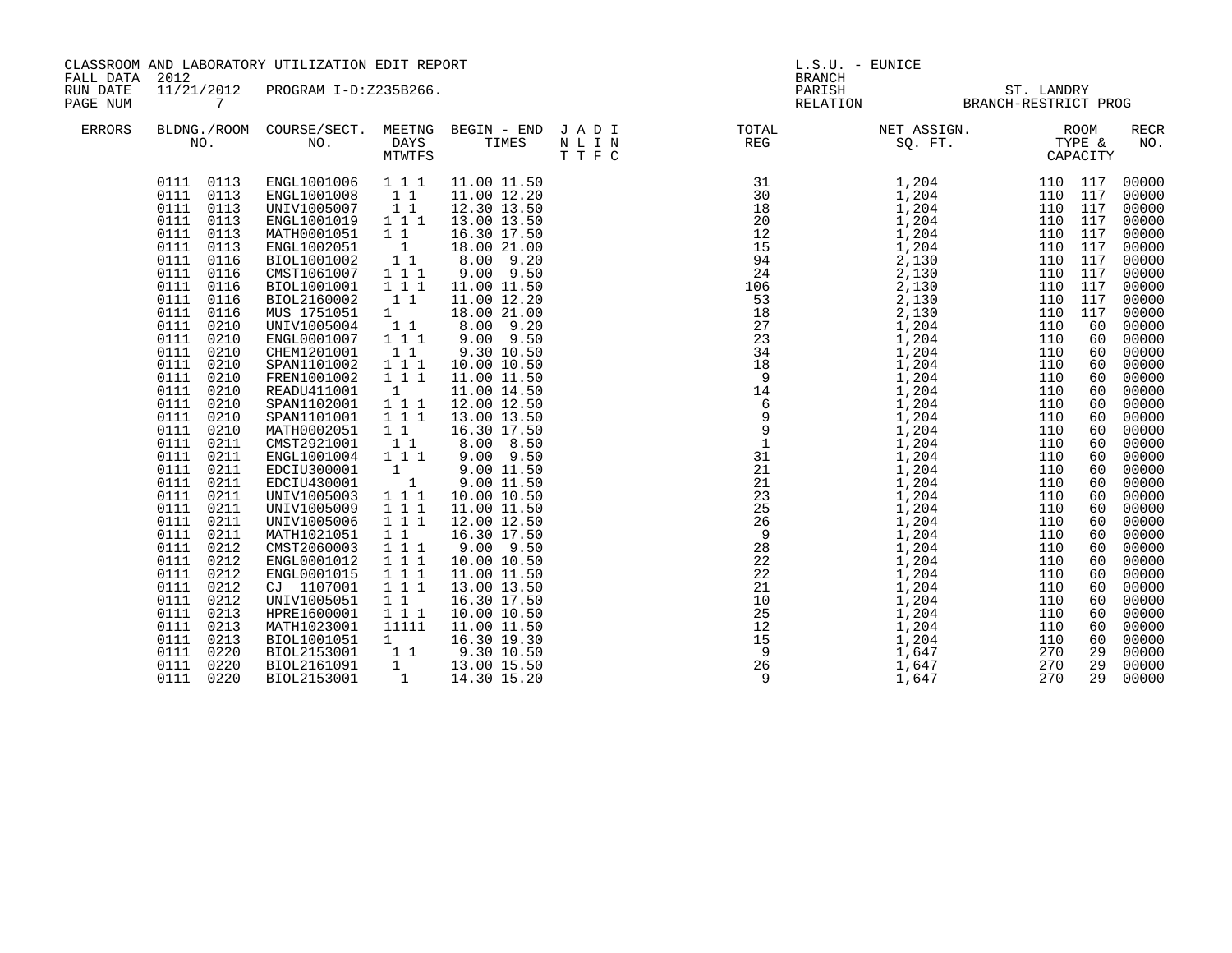## E R R O R P A G E L.S.U. - EUNICE

- ERROR 1 CLASS AND LABORATORY UTILIZATION FILE DOES NOT MATCH WITH BLDGS AND ROOMS FILE. THE ROOM, BUILDING, AND CLASS FILES MUST ALL MATCH. IF THE ROOM NUMBER ON THE UTILIZATION IS CORRECT, THE ROOM SHOULD TO BE ADDED TO THE ROOM FILE.
- ERROR 2 THERE SHOULD BE AT LEAST ONE ENTRY IN THE DAYS-OF-WEEK-COURSE-MEETS FIELD.
- ERROR 3 BEGIN-END-TIME FIELDS MUST BE BETWEEN 06.00 AND 23.00
- ERROR 4 WARNING CLASS TIME EXCEEDS 5 HOURS. 23

- ERROR 5 ROOM TYPE INVALID FOR TEACHING CLASS, CLASSES CANNOT BE SCHEDULED IN ROOMS DESIGNATED AS CIRCULATION, CUSTODIAL OR MECHANICAL.
- ERROR 7 THE TOTAL REGISTRANTS FIELD MUST NOT BE BLANK OR ZEROS
- ERROR 8 WARNING EXCEEDS THE CAPACITY OF THE ROOM BY 50% (IF THIS IS A JOINT CLASS ITS REGISTRANTS ARE INCLUDED). 6 PLEASE CHECK THE CAPACITY OF THE ROOM AS IT APPEARS ON THE ROOM FILE.
- ERROR 9 UNLESS THERE IS A JOINT CLASS, ALTERNATE WEEKS OR INCONSISTENT MEETING TIMES, THERE SHOULD BE NO DUPLICATES.

| TOTAL ERRORS (INCLUDING WARNINGS)                                  | 29  |
|--------------------------------------------------------------------|-----|
| TOTAL NUMBER OF RECORDS READ                                       | 345 |
| TOTAL NUMBER OF RECORDS ACCEPTED FOR SPACE UTILIZATION COMPUTATION | 344 |
| NUMBER OF JOINT-CLASS RECORDS                                      | 26  |
| NUMBER OF ALTERATE WEEKS RECORDS                                   |     |
| NUMBER OF DIFFERENT TIMES RECORDS                                  |     |
| NUMBER OF INCONSISTENT RECORDS                                     | つつ  |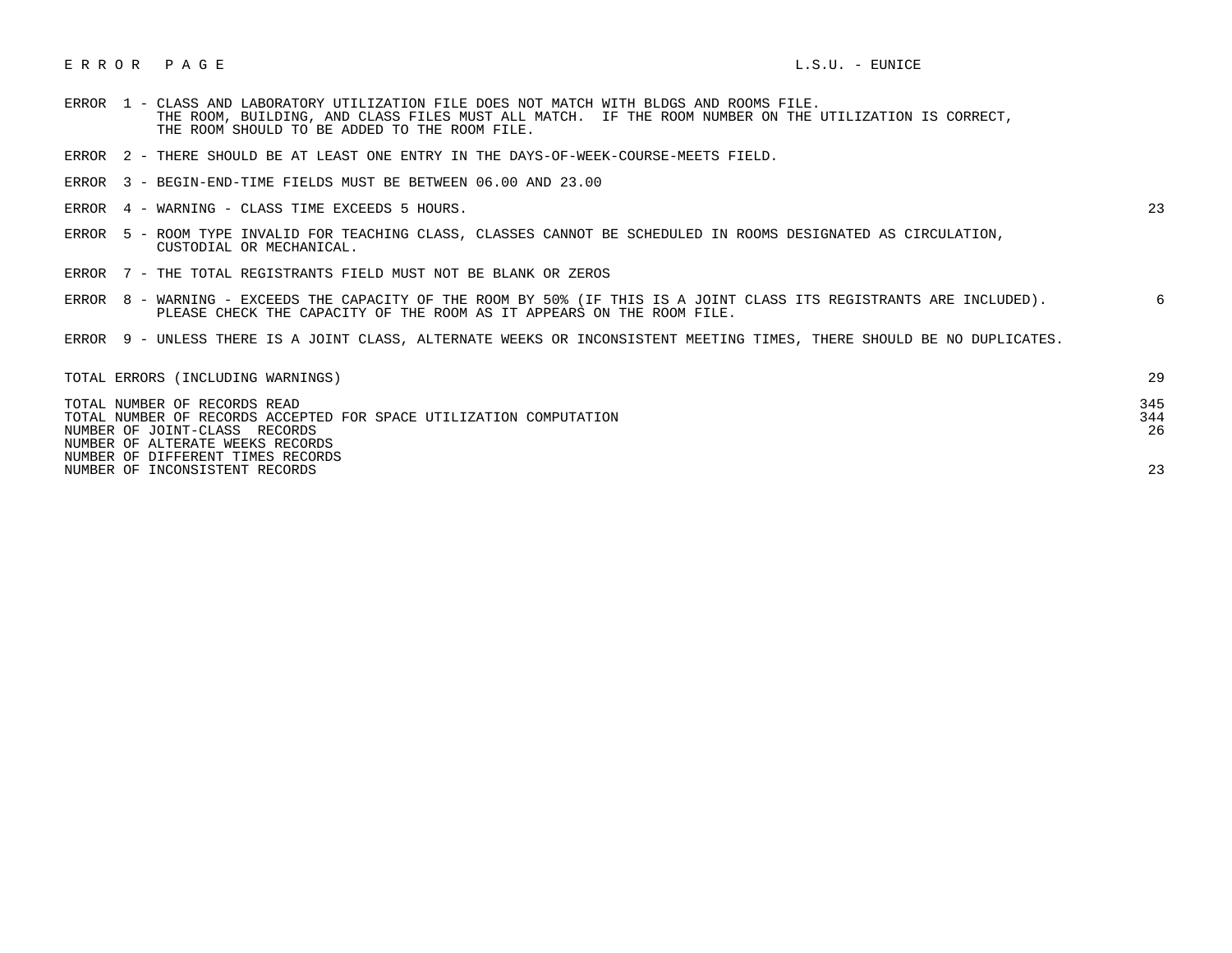|                                                                                      | DAY USE         | NIGHT USE       | TOTAL           |  |
|--------------------------------------------------------------------------------------|-----------------|-----------------|-----------------|--|
|                                                                                      | $(0600 - 1700)$ | (1700-2300)     | $(0600 - 2300)$ |  |
| *CLASSROOM FACILITIES                                                                |                 |                 |                 |  |
| TOTAL NUMBER OF ROOMS                                                                |                 |                 | 36              |  |
| TOTAL NUMBER OF STATIONS (CAPACITY)                                                  |                 |                 | 2118            |  |
| WEEKLY STUDENT CONTACT HOURS                                                         | 16423           | 366             | 16789           |  |
| WEEKLY TOTAL OF ROOMS AVAILABLE - COUNTED IN HALF HOUR INCREMENTS                    | 3240            | 1800            | 5040            |  |
| WEEKLY TOTAL OF ROOMS IN USE - COUNTED IN HALF HOUR INCREMENTS                       | 1418            | 42              | 1460            |  |
| WEEKLY TOTAL OF STUDENT STATIONS AVAILABLE - COUNTED IN HALF HOUR INCREMENTS         | 190620          | 105900          | 296520          |  |
| WEEKLY TOTAL OF STATIONS AVAILABLE IN ROOMS IN USE - COUNTED IN HALF HOUR INCREMENTS | 82176           | 3588            | 85764           |  |
| WEEKLY TOTAL OF STATIONS IN USE - COUNTED IN HALF HOUR INCREMENTS                    | 32846           | 732             | 33578           |  |
| PERCENT OF ROOMS IN USE TO ROOMS AVAILABLE                                           | 43.8            | 2.3             | 29.0            |  |
| PERCENT OF STATIONS IN USE TO STATIONS AVAILABLE                                     | 17.2            | .7              | 11.3            |  |
| PERCENT OF STATIONS IN USE TO STATIONS AVAILABLE IN OCCUPIED ROOMS                   | 40.0            | 20.4            | 39.2            |  |
|                                                                                      |                 |                 |                 |  |
|                                                                                      | DAY USE         | NIGHT USE       | тотаь           |  |
|                                                                                      | $(0600 - 1700)$ | $(1700 - 2300)$ | $(0600 - 2300)$ |  |
| CLASSROOM                                                                            |                 |                 |                 |  |
| TOTAL NUMBER OF ROOMS                                                                |                 |                 | 36              |  |
| TOTAL NUMBER OF STATIONS (CAPACITY)                                                  |                 |                 | 2118            |  |
| WEEKLY STUDENT CONTACT HOURS                                                         | 16423           | 366             | 16789           |  |
| WEEKLY TOTAL OF ROOMS AVAILABLE - COUNTED IN HALF HOUR INCREMENTS                    | 3240            | 1800            | 5040            |  |
| WEEKLY TOTAL OF ROOMS IN USE - COUNTED IN HALF HOUR INCREMENTS                       | 1418            | 42              | 1460            |  |
| WEEKLY TOTAL OF STUDENT STATIONS AVAILABLE - COUNTED IN HALF HOUR INCREMENTS         | 190620          | 105900          | 296520          |  |
| WEEKLY TOTAL OF STATIONS AVAILABLE IN ROOMS IN USE - COUNTED IN HALF HOUR INCREMENTS | 82176           | 3588            | 85764           |  |
| WEEKLY TOTAL OF STATIONS IN USE - COUNTED IN HALF HOUR INCREMENTS                    |                 |                 |                 |  |
|                                                                                      | 32846           | 732             | 33578           |  |
| PERCENT OF ROOMS IN USE TO ROOMS AVAILABLE                                           | 43.8            | 2.3             | 29.0            |  |
| PERCENT OF STATIONS IN USE TO STATIONS AVAILABLE                                     | 17.2            | .7              | 11.3            |  |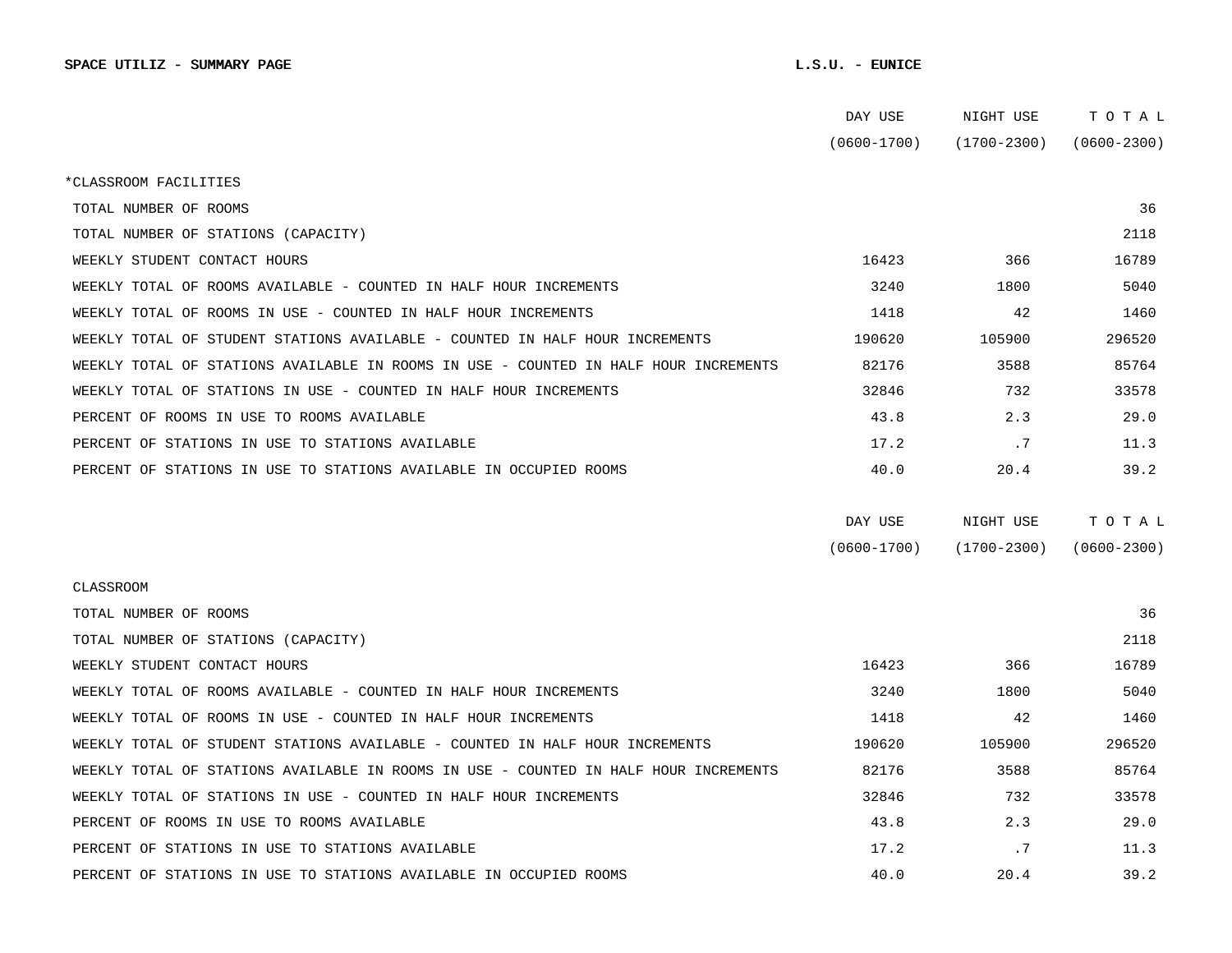|                                                                                      | DAY USE         | NIGHT USE       | TOTAL           |
|--------------------------------------------------------------------------------------|-----------------|-----------------|-----------------|
|                                                                                      | $(0600 - 1700)$ | $(1700 - 2300)$ | $(0600 - 2300)$ |
| *LABORATORY FACILITIES                                                               |                 |                 |                 |
| TOTAL NUMBER OF ROOMS                                                                |                 |                 | 15              |
| TOTAL NUMBER OF STATIONS (CAPACITY)                                                  |                 |                 | 428             |
| WEEKLY STUDENT CONTACT HOURS                                                         | 2755            |                 | 2755            |
| WEEKLY TOTAL OF ROOMS AVAILABLE - COUNTED IN HALF HOUR INCREMENTS                    | 1350            | 750             | 2100            |
| WEEKLY TOTAL OF ROOMS IN USE - COUNTED IN HALF HOUR INCREMENTS                       | 418             |                 | 418             |
| WEEKLY TOTAL OF STUDENT STATIONS AVAILABLE - COUNTED IN HALF HOUR INCREMENTS         | 38520           | 21400           | 59920           |
| WEEKLY TOTAL OF STATIONS AVAILABLE IN ROOMS IN USE - COUNTED IN HALF HOUR INCREMENTS | 11728           |                 | 11728           |
| WEEKLY TOTAL OF STATIONS IN USE - COUNTED IN HALF HOUR INCREMENTS                    | 5510            |                 | 5510            |
| PERCENT OF ROOMS IN USE TO ROOMS AVAILABLE                                           | 31.0            | .0              | 19.9            |
| PERCENT OF STATIONS IN USE TO STATIONS AVAILABLE                                     | 14.3            | $\cdot$ 0       | 9.2             |
| PERCENT OF STATIONS IN USE TO STATIONS AVAILABLE IN OCCUPIED ROOMS                   | 47.0            | $\cdot$ 0       | 47.0            |
|                                                                                      |                 |                 |                 |
|                                                                                      | DAY USE         | NIGHT USE       | TOTAL           |
|                                                                                      | $(0600 - 1700)$ | $(1700 - 2300)$ | $(0600 - 2300)$ |
|                                                                                      |                 |                 |                 |

TOTAL NUMBER OF ROOMS 10 TOTAL NUMBER OF STATIONS (CAPACITY) 340 WEEKLY STUDENT CONTACT HOURS 1833 2007 1833 2008 1833 2008 1833 2009 1833 2009 1833 2009 1833 2009 1833 2009 1833 2009 1833 2009 1833 2009 1833 2009 1833 2009 1833 2009 1839 2009 1839 2009 1839 2009 1839 2009 1839 2009 183 WEEKLY TOTAL OF ROOMS AVAILABLE - COUNTED IN HALF HOUR INCREMENTS 600 500 500 500 500 500 1400 WEEKLY TOTAL OF ROOMS IN USE - COUNTED IN HALF HOUR INCREMENTS 210 210 WEEKLY TOTAL OF STUDENT STATIONS AVAILABLE - COUNTED IN HALF HOUR INCREMENTS  $30600$  17000  $47600$ WEEKLY TOTAL OF STATIONS AVAILABLE IN ROOMS IN USE - COUNTED IN HALF HOUR INCREMENTS 7856 7856 WEEKLY TOTAL OF STATIONS IN USE - COUNTED IN HALF HOUR INCREMENTS 3656 3666 3666 3666 PERCENT OF ROOMS IN USE TO ROOMS AVAILABLE **15.0** 23.3 1 0 15.0 15.0 PERCENT OF STATIONS IN USE TO STATIONS AVAILABLE  $12.0$  0  $1$ ,  $7.7$ PERCENT OF STATIONS IN USE TO STATIONS AVAILABLE IN OCCUPIED ROOMS 46.7 46.7 0 46.7

CLASS LABORATORY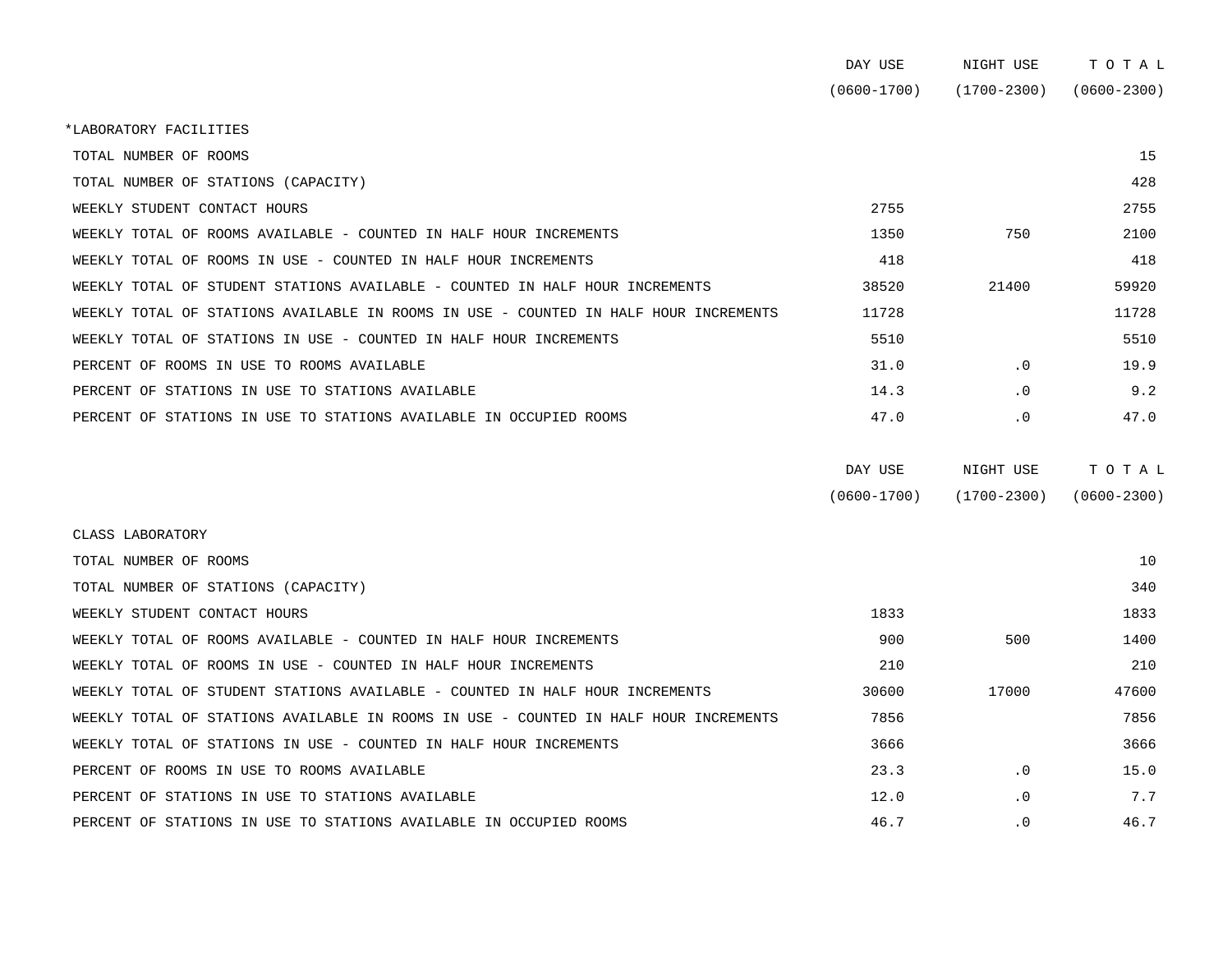|                                                                                      | DAY USE         | NIGHT USE       | TOTAL           |  |
|--------------------------------------------------------------------------------------|-----------------|-----------------|-----------------|--|
|                                                                                      | $(0600 - 1700)$ | $(1700 - 2300)$ | $(0600 - 2300)$ |  |
| OPEN LABBORATORY                                                                     |                 |                 |                 |  |
| TOTAL NUMBER OF ROOMS                                                                |                 |                 | 5               |  |
| TOTAL NUMBER OF STATIONS (CAPACITY)                                                  |                 |                 | 88              |  |
| WEEKLY STUDENT CONTACT HOURS                                                         | 922             |                 | 922             |  |
| WEEKLY TOTAL OF ROOMS AVAILABLE - COUNTED IN HALF HOUR INCREMENTS                    | 450             | 250             | 700             |  |
| WEEKLY TOTAL OF ROOMS IN USE - COUNTED IN HALF HOUR INCREMENTS                       | 208             |                 | 208             |  |
| WEEKLY TOTAL OF STUDENT STATIONS AVAILABLE - COUNTED IN HALF HOUR INCREMENTS         | 7920            | 4400            | 12320           |  |
| WEEKLY TOTAL OF STATIONS AVAILABLE IN ROOMS IN USE - COUNTED IN HALF HOUR INCREMENTS | 3872            |                 | 3872            |  |
| WEEKLY TOTAL OF STATIONS IN USE - COUNTED IN HALF HOUR INCREMENTS                    | 1844            |                 | 1844            |  |
| PERCENT OF ROOMS IN USE TO ROOMS AVAILABLE                                           | 46.2            | $\cdot$ 0       | 29.7            |  |
| PERCENT OF STATIONS IN USE TO STATIONS AVAILABLE                                     | 23.3            | $\cdot$ 0       | 15.0            |  |
| PERCENT OF STATIONS IN USE TO STATIONS AVAILABLE IN OCCUPIED ROOMS                   | 47.6            | $\cdot$ 0       | 47.6            |  |
|                                                                                      | DAY USE         | NIGHT USE       | TOTAL           |  |
|                                                                                      | $(0600 - 1700)$ | $(1700 - 2300)$ | $(0600 - 2300)$ |  |
| *SPECIAL USE FACILITIES                                                              |                 |                 |                 |  |
| TOTAL NUMBER OF ROOMS                                                                |                 |                 | 6               |  |
| TOTAL NUMBER OF STATIONS (CAPACITY)                                                  |                 |                 | 395             |  |
| WEEKLY STUDENT CONTACT HOURS                                                         | 570             | 117             | 687             |  |
| WEEKLY TOTAL OF ROOMS AVAILABLE - COUNTED IN HALF HOUR INCREMENTS                    | 540             | 300             | 840             |  |
| WEEKLY TOTAL OF ROOMS IN USE - COUNTED IN HALF HOUR INCREMENTS                       | 54              | 12              | 66              |  |
| WEEKLY TOTAL OF STUDENT STATIONS AVAILABLE - COUNTED IN HALF HOUR INCREMENTS         | 35550           | 19750           | 55300           |  |
| WEEKLY TOTAL OF STATIONS AVAILABLE IN ROOMS IN USE - COUNTED IN HALF HOUR INCREMENTS | 7950            | 300             | 8250            |  |
| WEEKLY TOTAL OF STATIONS IN USE - COUNTED IN HALF HOUR INCREMENTS                    | 1140            | 234             | 1374            |  |
| PERCENT OF ROOMS IN USE TO ROOMS AVAILABLE                                           | 10.0            | 4.0             | 7.9             |  |
| PERCENT OF STATIONS IN USE TO STATIONS AVAILABLE                                     | 3.2             | 1.2             | 2.5             |  |
| PERCENT OF STATIONS IN USE TO STATIONS AVAILABLE IN OCCUPIED ROOMS                   | 14.3            | 78.0            | 16.7            |  |